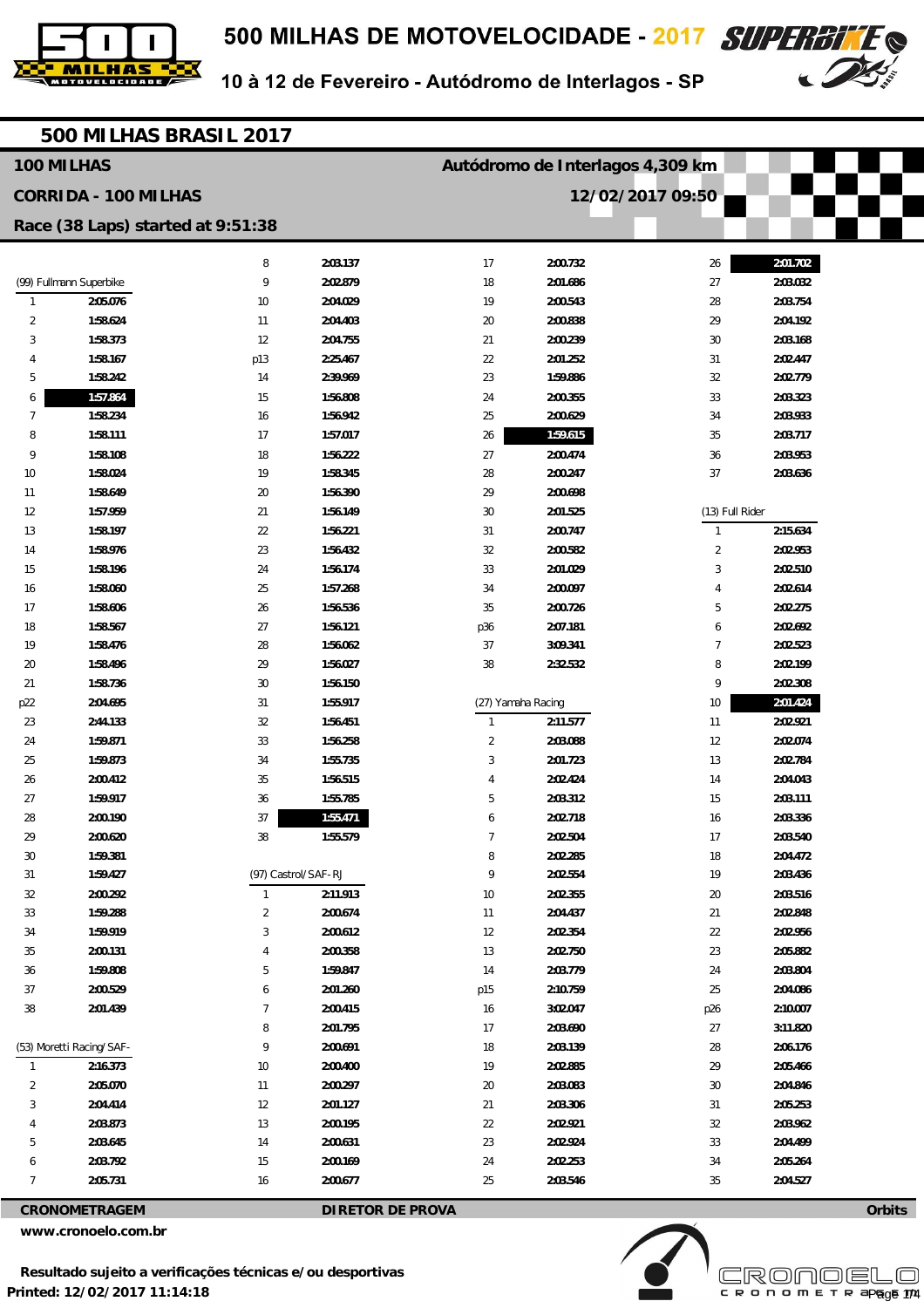



| 500 MILHAS BRASIL 2017      |                                   |                   |          |                         |                                  |                  |                          |  |
|-----------------------------|-----------------------------------|-------------------|----------|-------------------------|----------------------------------|------------------|--------------------------|--|
|                             | 100 MILHAS                        |                   |          |                         | Autódromo de Interlagos 4,309 km |                  |                          |  |
| <b>CORRIDA - 100 MILHAS</b> |                                   |                   |          |                         |                                  | 12/02/2017 09:50 |                          |  |
|                             | Race (38 Laps) started at 9:51:38 |                   |          |                         |                                  |                  |                          |  |
| 36                          | 2:04.644                          | $\overline{7}$    | 2:09.094 | p17                     | 2:11.814                         | 27               | 2:05.200                 |  |
| 37                          | 2:05.508                          | 8                 | 2:08.749 | 18                      | 3:31.339                         | 28               | 2:04.975                 |  |
|                             |                                   | 9                 | 2:08.640 | 19                      | 2:01.548                         | 29               | 2:05.563                 |  |
| (222) Racing 22             |                                   | 10                | 2:08.568 | 20                      | 2:00.158                         | 30               | 2:05.697                 |  |
| $\overline{1}$              | 2:15.902                          | 11                | 2:08.980 | 21                      | 1:59.545                         | 31               | 2:05.346                 |  |
| 2                           | 2:06.131                          | p12               | 2:12.811 | 22                      | 2:00.625                         | 32               | 2:05.249                 |  |
| 3                           | 2:05.620                          | 13                | 2:45.593 | 23                      | 2:00.626                         | 33               | 2:04.946                 |  |
| 4                           | 2:06.115                          | 14                | 2:05.084 | 24                      | 2:00.775                         | 34               | 2:05.766                 |  |
| 5                           | 2:05.440                          | 15                | 2:04.685 | 25                      | 2:00.202                         | 35               | 2:05.443                 |  |
| 6                           | 2:05.834                          | 16                | 2:04.341 | 26                      | 2:01.835                         | 36               | 2:06.154                 |  |
| 7                           | 2:05.121                          | 17                | 2:04.738 | 27                      | 2:01.287                         |                  |                          |  |
| 8                           | 2:04.077                          | 18                | 2:03.846 | 28                      | 2:01.259                         |                  | (45) Arthur Racing/Vipal |  |
| 9                           | 2:04.708                          | 19                | 2:04.041 | 29                      | 1:59.817                         | $\mathbf{1}$     | 2:10.676                 |  |
| 10                          | 2:04.452                          | 20                | 2:04.125 | 30                      | 2:00.137                         | $\overline{2}$   | 2:03.627                 |  |
| 11                          | 2:05.341                          | 21                | 2:03.923 | 31                      | 1:59.936                         | 3                | 2:01.561                 |  |
| 12                          | 2:05.026                          | 22                | 2:04.690 | 32                      | 1:59.971                         | 4                | 2:02.028                 |  |
| 13                          | 2:05.052                          | 23                | 2:04.090 | 33                      | 2:03.827                         | 5                | 2:03.390                 |  |
| 14                          | 2:04.346                          | 24                | 2:03.051 | 34                      | 2:03.868                         | 6                | 2:02.843                 |  |
| 15                          | 2:06.166                          | 25                | 2:02.669 | 35                      | 2:00.944                         | 7                | 2:21.145                 |  |
| 16                          | 2:04.877                          | 26                | 2:03.083 | 36                      | 1:58.731                         | 8                | 2:06.385                 |  |
| 17                          | 2:04.843                          | 27                | 2:03.790 | 37                      | 2:01.610                         | 9                | 2:16.203                 |  |
| 18                          | 2:04.199                          | 28                | 2:04.498 |                         |                                  | 10               | 2:05.077                 |  |
| 19                          | 2:04.258                          | 29                | 2:03.799 | (31) Yamaha Racing      |                                  | 11               | 2:04.128                 |  |
| 20                          | 2:04.236                          | 30                | 2:03.255 | $\mathbf{1}$            | 2:16.622                         | 12               | 2:08.328                 |  |
| p21                         | 2:10.950                          | 31                | 2:03.491 | $\overline{\mathbf{c}}$ | 2:05.899                         | 13               | 2:05.353                 |  |
| 22                          | 2:50.250                          | 32                | 2:04.001 | 3                       | 2:07.684                         | 14               | 2:04.301                 |  |
| 23                          | 2:07.865                          | 33                | 2:03.692 | 4                       | 2:06.127                         | 15               | 2:04.151                 |  |
| 24                          | 2:06.568                          | 34                | 2:03.099 | 5                       | 2:05.309                         | 16               | 2:04.472                 |  |
| 25                          | 2:06.324                          | 35                | 2:02.070 | 6                       | 2:06.277                         | 17               | 2:04.345                 |  |
| 26                          | 2:06.841                          | $36\,$            | 2:02.825 | 7                       | 2:05.096                         | 18               | 2:05.148                 |  |
| 27<br>28                    | 2:06.145<br>2:06.050              | 37                | 2:02.505 | 8<br>9                  | 2:04.075<br>2:04.311             | p19<br>20        | 2:11.357<br>2:57.170     |  |
| 29                          | 2:06.401                          | (520) Center Moto |          | $10$                    | 2:04.562                         | 21               | 2:08.995                 |  |
| $30\,$                      | 2:06.092                          | $\mathbf{1}$      | 2:21.891 | 11                      | 2:05.504                         | 22               | 2:08.657                 |  |
| 31                          | 2:05.116                          | 2                 | 2:06.985 | 12                      | 2:04.832                         | 23               | 2:06.540                 |  |
| 32                          | 2:04.593                          | 3                 | 2:08.146 | 13                      | 2:05.832                         | 24               | 2:07.817                 |  |
| 33                          | 2:04.395                          |                   | 2:06.516 | 14                      | 2:04.758                         | 25               | 2:06.376                 |  |
| 34                          | 2:04.656                          | 5                 | 2:05.384 | 15                      | 2:05.018                         | 26               | 2:05.988                 |  |
| 35                          | 2:03.956                          | 6                 | 2:06.749 | 16                      | 2:04.807                         | 27               | 2:07.106                 |  |
| 36                          | 2:03.643                          | 7                 | 2:08.527 | 17                      | 2:05.294                         | 28               | 2:06.380                 |  |
| 37                          | 2:04.507                          | 8                 | 2:07.854 | 18                      | 2:03.726                         | 29               | 2:05.934                 |  |
|                             |                                   | 9                 | 2:15.550 | 19                      | 2:04.264                         | $30\,$           | 2:04.944                 |  |
|                             | (277) Piui Motorsport             | 10                | 2:07.272 | 20                      | 2:04.357                         | 31               | 2:05.374                 |  |
| $\overline{1}$              | 2:18.912                          | 11                | 2:07.137 | 21                      | 2:04.197                         | 32               | 2:05.172                 |  |
| 2                           | 2:09.742                          | 12                | 2:06.483 | 22                      | 2:04.630                         | 33               | 2:04.920                 |  |
| 3                           | 2:08.724                          | 13                | 2:07.821 | p23                     | 2:09.781                         | 34               | 2:05.825                 |  |
| 4                           | 2:07.587                          | 14                | 2:08.264 | 24                      | 3:26.254                         | 35               | 2:05.431                 |  |
| 5                           | 2:09.961                          | 15                | 2:07.325 | 25                      | 2:05.236                         | 36               | 2:06.346                 |  |
| 6                           | 2:08.776                          | 16                | 2:07.047 | 26                      | 2:05.069                         |                  |                          |  |

**CRONOMETRAGEM DIRETOR DE PROVA** 

**www.cronoelo.com.br** 



**Orbits**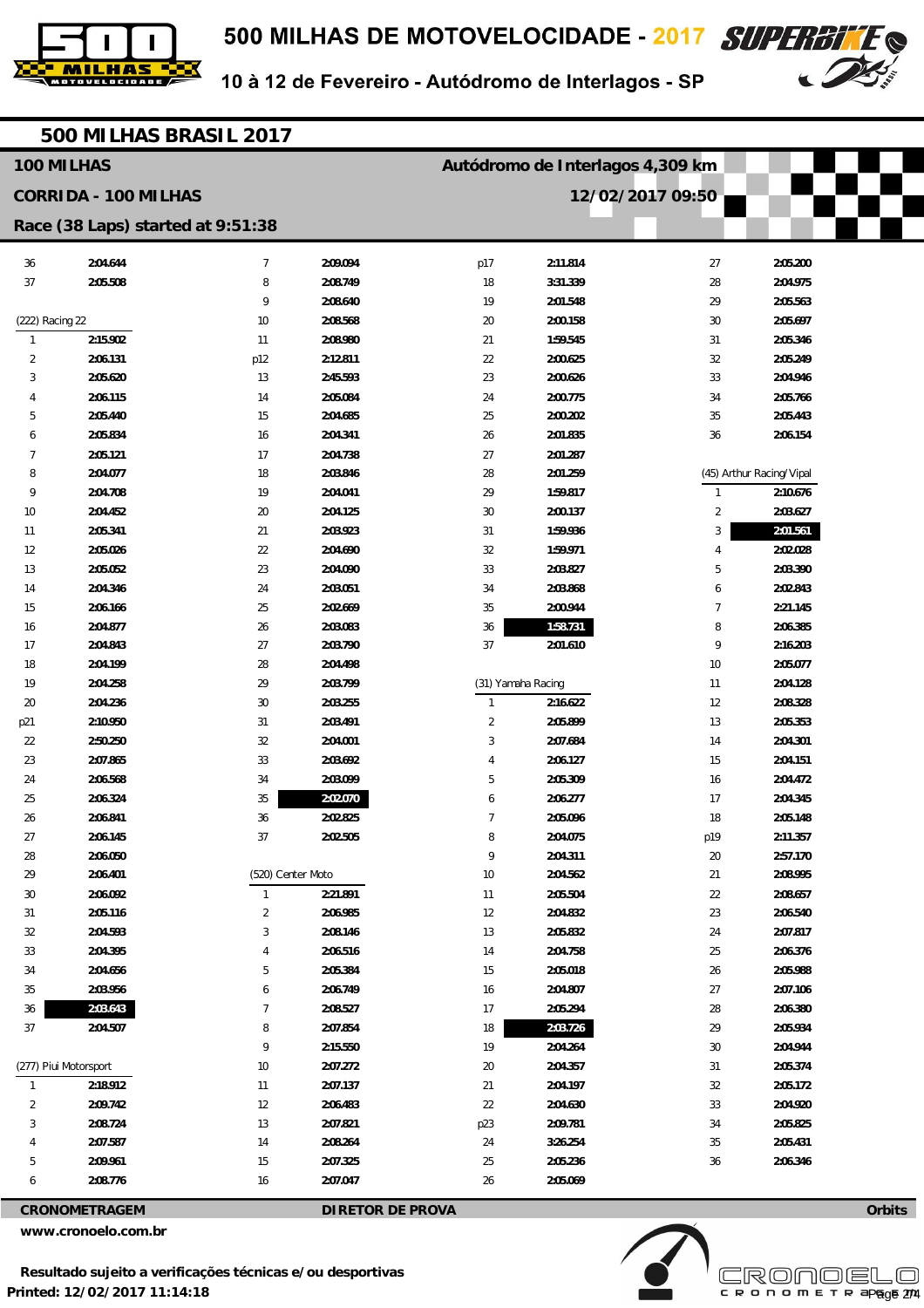



|                             | 500 MILHAS BRASIL 2017            |              |                      |                  |                                  |                  |                          |  |
|-----------------------------|-----------------------------------|--------------|----------------------|------------------|----------------------------------|------------------|--------------------------|--|
|                             | 100 MILHAS                        |              |                      |                  | Autódromo de Interlagos 4,309 km |                  |                          |  |
| <b>CORRIDA - 100 MILHAS</b> |                                   |              |                      |                  |                                  | 12/02/2017 09:50 |                          |  |
|                             | Race (38 Laps) started at 9:51:38 |              |                      |                  |                                  |                  |                          |  |
|                             |                                   |              |                      |                  |                                  |                  |                          |  |
|                             | (22) Moretti Racing/SAF-          | 11           | 2:06.632             | 22               | 2:09.849                         | 33               | 2:10.133                 |  |
| $\mathbf{1}$                | 2:35.439                          | 12           | 2:08.473             | 23               | 2:08.445                         | 34               | 2:10.426                 |  |
| 2                           | 2:18.907                          | 13           | 2:05.645             | p24              | 2:16.830                         | 35               | 2:11.038                 |  |
| 3<br>4                      | 2:17.681<br>2:17.336              | 14<br>15     | 2:08.044<br>2:07.122 | 25<br>26         | 3:22.337<br>2:09.900             |                  | (44) Moretti Racing/SAF- |  |
| 5                           | 2:15.662                          | p16          | 2:17.943             | 27               | 2:08.956                         | $\mathbf{1}$     | 2:17.971                 |  |
| 6                           | 2:16.062                          | 17           | 3:28.211             | 28               | 2:09.143                         | $\overline{2}$   | 2:10.357                 |  |
| p7                          | 2:23.876                          | 18           | 2:07.201             | 29               | 2:09.570                         | 3                | 2:09.608                 |  |
| 8                           | 2:50.984                          | 19           | 2:06.377             | 30               | 2:09.122                         | 4                | 2:09.087                 |  |
| 9                           | 2:05.217                          | 20           | 2:06.145             | 31               | 2:09.263                         | 5                | 2:09.616                 |  |
| 10                          | 2:04.634                          | 21           | 2:05.468             | 32               | 2:08.369                         | p6               | 2:24.952                 |  |
| 11                          | 2:04.225                          | 22           | 2:06.051             | 33               | 2:09.349                         | 7                | 4:16.990                 |  |
| 12                          | 2:03.411                          | 23           | 2:05.947             | 34               | 2:09.111                         | 8                | 2:07.718                 |  |
| 13                          | 2:02.943                          | 24           | 2:05.918             | 35               | 2:08.436                         | 9                | 2:06.651                 |  |
| 14                          | 2:04.094                          | 25           | 2:05.397             | 36               | 2:08.644                         | 10               | 2:08.126                 |  |
| 15                          | 2:04.550                          | 26           | 2:05.048             |                  |                                  | 11               | 2:06.694                 |  |
| 16                          | 2:04.337                          | 27           | 2:04.819             | (271) D e D Race |                                  | 12               | 2:07.127                 |  |
| 17                          | 2:05.848                          | 28           | 2:05.438             | $\mathbf{1}$     | 2:19.109                         | 13               | 2:07.389                 |  |
| 18                          | 2:04.748                          | 29           | 2:04.928             | $\overline{2}$   | 2:11.567                         | 14               | 2:06.190                 |  |
| 19                          | 2:03.141                          | 30           | 2:05.071             | 3                | 2:09.403                         | 15               | 2:06.791                 |  |
| 20                          | 2:03.804                          | 31           | 2:04.537             | 4                | 2:09.717                         | 16               | 2:07.137                 |  |
| 21                          | 2:02.795                          | 32           | 2:05.000             | 5                | 2:09.479                         | 17               | 2:07.115                 |  |
| 22                          | 2:03.418                          | 33           | 2:04.724             | 6                | 2:09.777                         | 18               | 2:06.604                 |  |
| 23                          | 2:03.347                          | 34           | 2:04.702             | $\overline{7}$   | 2:09.521                         | 19               | 2:06.079                 |  |
| 24                          | 2:03.211                          | 35           | 2:05.441             | 8                | 2:10.779                         | 20               | 2:08.461                 |  |
| 25                          | 2:02.332                          | 36           | 2:05.251             | 9                | 2:09.967                         | 21               | 2:10.213                 |  |
| 26                          | 2:03.163                          |              |                      | 10               | 2:10.521                         | 22               | 2:05.872                 |  |
| 27                          | 2:03.189                          |              | (898) Yamaha / Alem縊 | 11               | 2:10.273                         | 23               | 2:08.270                 |  |
| 28                          | 2:03.959                          | $\mathbf{1}$ | 2:15.920             | 12               | 2:09.430                         | 24               | 2:06.296                 |  |
| 29                          | 2:02.310                          | 2            | 2:06.263             | 13               | 2:10.207                         | 25               | 2:08.267                 |  |
| 30                          | 2:03.869                          | $\sqrt{3}$   | 2:04.497             | 14               | 2:11.059                         | 26               | 2:06.289                 |  |
| 31                          | 2:03.724                          | 4            | 2:11.015             | 15               | 2:11.257                         | 27               | 2:07.719                 |  |
| 32                          | 2:04.281                          | 5            | 2:06.432             | 16               | 2:11.926                         | 28               | 2:07.310                 |  |
| 33                          | 2:05.053                          | 6            | 2:06.410             | p17              | 2:19.374                         | p29              | 2:12.210                 |  |
| 34                          | 2:03.650                          | 7            | 2:06.387             | 18               | 3:30.515                         | 30               | 3:19.305                 |  |
| 35                          | 2:04.565                          | 8            | 2:06.955             | 19               | 2:12.354                         | 31               | 2:09.752                 |  |
| 36                          | 2:03.447                          | 9            | 2:07.145             | 20               | 2:11.745                         | $32\,$           | 2:09.055                 |  |
|                             |                                   | $10$         | 2:06.777             | 21               | 2:15.340                         | 33               | 2:09.927                 |  |
|                             | (12) Yamaha Racing                | 11           | 2:06.852             | 22               | 2:11.494                         | 34               | 2:11.262                 |  |
| 1                           | 2:19.264                          | 12           | 2:08.972             | 23               | 2:11.221                         | p35              | 2:46.021                 |  |
| 2                           | 2:05.987                          | 13           | 2:07.920             | 24               | 2:14.939                         |                  |                          |  |
| 3                           | 2:06.494                          | 14           | 2:08.003             | 25               | 2:11.647                         |                  | (26) Masut Racing Team   |  |
| 4                           | 2:05.519                          | 15           | 2:07.980             | 26               | 2:10.875                         | $\mathbf{1}$     | 2:30.580                 |  |
| 5                           | 2:05.553                          | 16           | 2:07.581             | 27               | 2:10.949                         | $\overline{2}$   | 2:13.690                 |  |
| 6                           | 2:06.220                          | 17           | 2:08.203             | 28               | 2:09.743                         | 3                | 2:11.204                 |  |
| $\overline{7}$              | 2:05.122                          | 18           | 2:07.947             | 29               | 2:10.668                         | 4                | 2:11.563                 |  |
| 8                           | 2:05.941                          | 19           | 2:07.213             | 30               | 2:11.533                         | 5                | 2:12.936                 |  |
| 9                           | 2:05.703                          | 20           | 2:09.149             | 31               | 2:11.622                         | 6                | 2:12.875                 |  |
| 10                          | 2:06.237                          | 21           | 2:07.555             | 32               | 2:09.563                         | $\overline{7}$   | 2:13.641                 |  |

**CRONOMETRAGEM DIRETOR DE PROVA** 

**www.cronoelo.com.br** 



**Orbits**